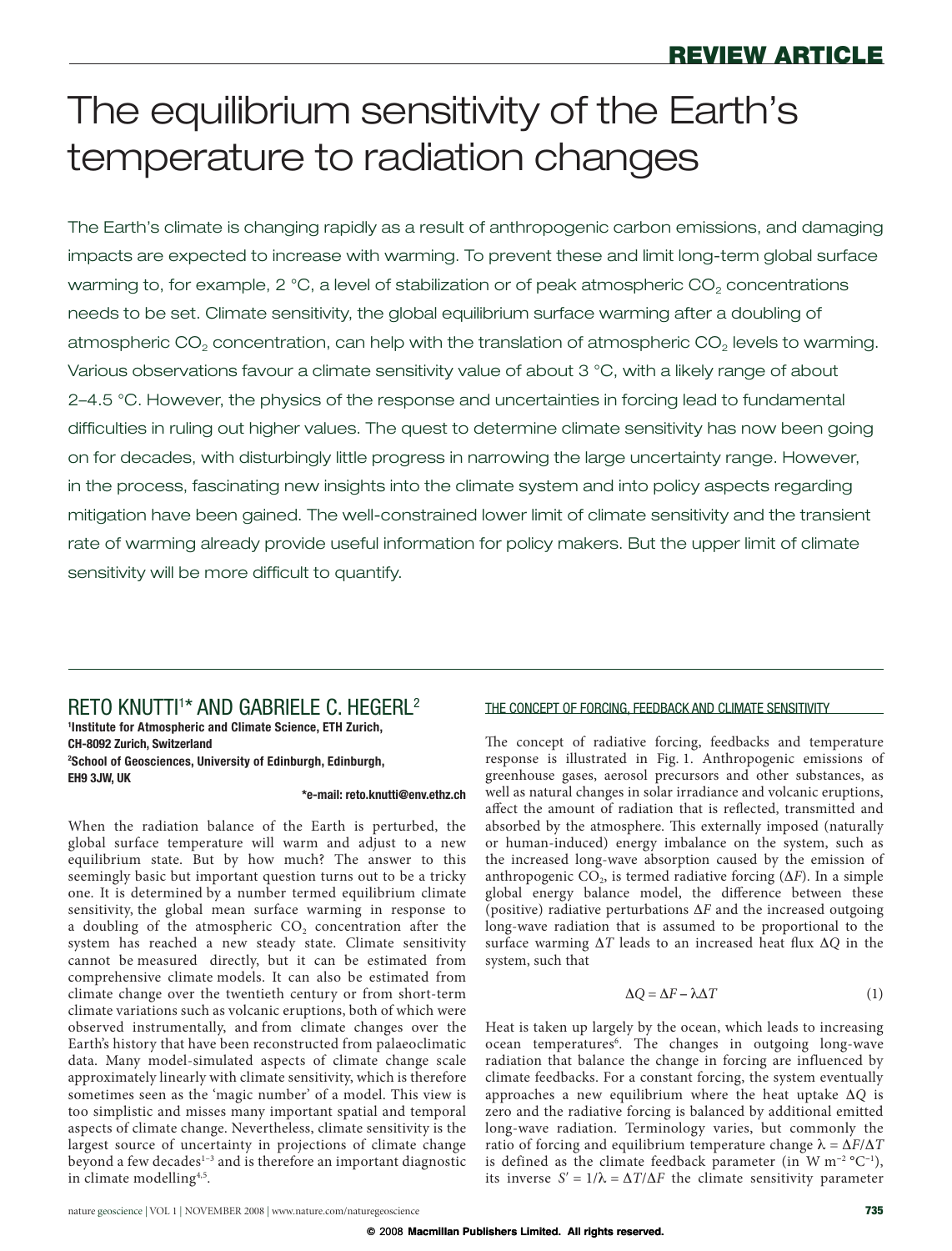

Figure 1 The concept of radiative forcing, feedbacks and climate sensitivity. a, A change in a radiatively active agent causes an instantaneous radiative forcing (RF). b, The standard definition of RF includes the relatively fast stratospheric adjustments, with the troposphere kept fixed. c, Non-radiative effects in the troposphere (for example of CO<sub>2</sub> heating rates on clouds and aerosol semi-direct and indirect effects) occurring on similar timescales can be considered as fast feedbacks or as a forcing. **d-f**, During the transient climate change phase (d), the forcing is balanced by ocean heat uptake and increased long-wave radiation emitted from a warmer surface, with feedbacks determining the temperature response until equilibrium is reached with a constant forcing  $(e, f)$ . The equilibrium depends on whether additional slow feedbacks (for example ice sheets or vegetation) with their own intrinsic timescale are kept fixed  $(e)$  or are allowed to change  $(f)$ .

(in °C W<sup>-1</sup> m<sup>2</sup>) and  $S = \Delta T_{2 \times CO_2}$  the equilibrium climate sensitivity, the equilibrium global average temperature change for a doubling (usually relative to pre-industrial) of the atmospheric CO<sub>2</sub> concentration, which corresponds to a long-wave forcing of about 3.7 W m<sup>-2</sup> (ref. 7). The beauty of this simple conceptual model of radiative forcing and climate sensitivity (equation (1)) is that the equilibrium warming is proportional to the radiative forcing and is readily computed as a function of the current CO<sub>2</sub> relative to the pre-industrial CO<sub>2</sub>:  $\Delta T = S \ln(CO_2/CO_{2(t=1750)})/ln2$ . The total forcing is assumed to be the sum of all individual forcings. The sensitivity S can also be phrased as $^{8-10}$ 

$$
S = \Delta T_0 / (1 - f) \tag{2}
$$

where f is the feedback factor amplifying (if  $0 < f < 1$ ) or damping the initial blackbody response of  $\Delta T_0 = 1.2$  °C for a CO<sub>2</sub> doubling. The total feedback can be phrased as the sum of all individual feedbacks<sup>9</sup> (see Fig. 2; examples of feedbacks are increases in the greenhouse gas water vapour with warming; other feedbacks are associated with changes in lapse rate, albedo and clouds). To first order, the feedbacks are independent of  $T$ , yielding a climate sensitivity that is constant over time and similar between many forcings. The global temperature response from different forcings is therefore approximately additive<sup>11</sup>. However, detailed studies find that some feedbacks will change with the climate state<sup>12-14</sup>, which means that the assumption of a linear feedback term  $\lambda \Delta T$  is valid only for perturbations of a few degrees. There is a difference in the sensitivity to radiative forcing for different forcing mechanisms,

which has been phrased as their 'efficacy'<sup>7,15</sup>. These effects are represented poorly or not at all in simple climate models<sup>16</sup>. A more detailed discussion of the concepts and the history is given in refs 5, 7, 17-20.

Note that the concept of climate sensitivity does not quantify carbon-cycle feedbacks; it measures only the equilibrium surface response to a specified  $CO<sub>2</sub>$  forcing. The timescale for reaching equilibrium is a few decades to centuries and increases strongly with sensitivity<sup>21</sup>. The transient climate response (TCR, defined as the warming at the point of CO<sub>2</sub> doubling in a model simulation in which  $CO<sub>2</sub>$  increases at 1% yr<sup>-1</sup>) is a measure of the rate of warming while climate change is evolving, and it therefore depends on the ocean heat uptake  $\Delta Q$ . The dependence of TCR on sensitivity decreases for high sensitivities9,22,23.

### ESTIMATES FROM COMPREHENSIVE MODELS AND PROCESS STUDIES

Ever since concern arose about increases of CO<sub>2</sub> in the atmosphere causing warming, scientists have attempted to estimate how much warming will result from, for example, a doubling of the atmospheric CO<sub>2</sub> concentration. Even the earliest estimates ranged remarkably close to our present estimate of a likely increase of between 2 and 4.5 °C (ref. 24). For example, Arrhenius<sup>25</sup> and Callendar<sup>26</sup>, in the years 1896 and 1938, respectively, estimated that a doubling of CO, would result in a global temperature increase of 5.5 and 2 °C. Half a century later, the first energy-balance models, radiative convective models and general circulation models (GCMs) were used to quantify forcings and feedbacks, and with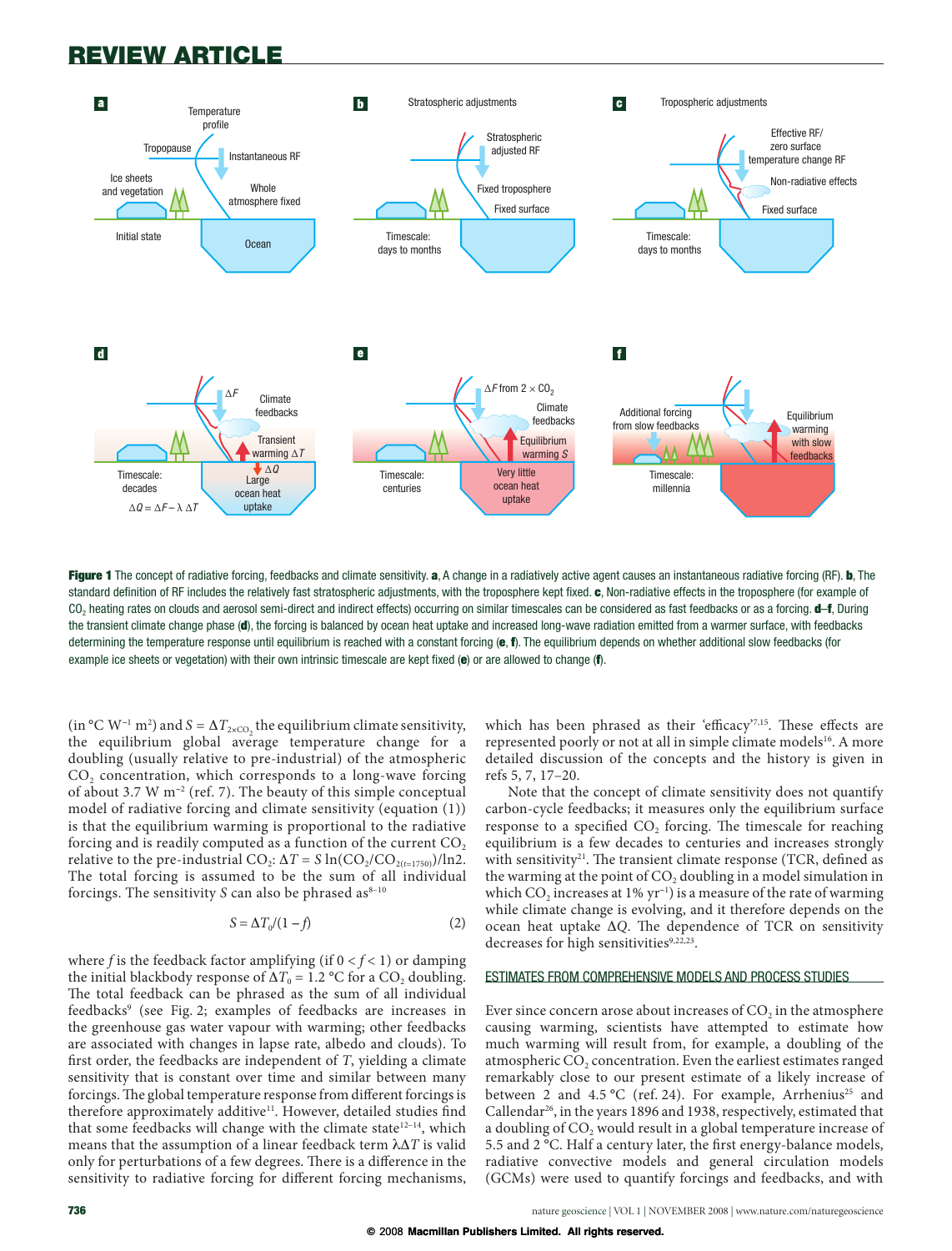it the climate sensitivity  $S$  (refs 9, 21, 27-31). Climate sensitivity is not a directly tunable quantity in GCMs and depends on many parameters related mainly to atmospheric processes. Different sensitivities in GCMs can be obtained by perturbing parameters affecting clouds, precipitation, convection, radiation, land surface and other processes. Two decades ago, the largest uncertainty in these feedbacks was attributed to clouds<sup>32</sup>. Process-based studies now find a stronger constraint on the combined feedbacks from increases in water vapour and changes in the lapse rate. These studies still identify low-level clouds as the dominant uncertainty in feedback4,5,33.

Requiring that climate models reproduce the observed present-day climatology (spatial structure of the mean climate and its variability) provides some constraint on model climate sensitivity. Starting in the 1960s (ref. 27), climate sensitivities in early GCMs were mostly in the range 1.5-4.5 °C. That range has changed very little since then, with the current models covering the range 2.1–4.4 °C (ref. 5), although higher values are possible<sup>34</sup>. This can be interpreted as disturbingly little progress or as a confirmation that model simulations of atmospheric feedbacks are quite robust to the details of the models. Three studies have calculated probability density functions (PDFs) of climate sensitivity by comparing different variables of the present-day climate against observations in a perturbed physics ensemble of an atmospheric GCM coupled to a slab ocean model<sup>35-37</sup>. These distributions reflect the uncertainty in our knowledge of sensitivity, not a distribution from which future climate change is sampled. The estimates are in good agreement with other estimates (Fig. 3). The main caveat is that all three studies are based on a version of the same climate model and may be similarly influenced by biases in the underlying model.

### **CONSTRAINTS FROM THE INSTRUMENTAL PERIOD**

Many recent estimates of the equilibrium climate sensitivity are based on climate change that has been observed over the instrumental period (that is, about the past 150 years). Wigley et al.<sup>38</sup> pointed out that uncertainties in forcing and response made it impossible to use observed global temperature changes during that period to constrain S more tightly than the range explored by climate models  $(1.5-4.5 \degree C)$  at the time), and that the upper end of the range was particularly difficult to estimate, although qualitatively similar conclusions appear in earlier pioneering work<sup>9,10,21,39</sup>. Several studies subsequently used the transient evolution of surface temperature, upper air temperature, ocean temperature or radiation in the past, or a combination of these, to constrain climate sensitivity. An overview of ranges and PDFs of climate sensitivity from those methods is shown in Fig. 3. Several studies used the observed surface and ocean warming over the twentieth century and an estimate of the radiative forcing to estimate sensitivity, either by running large ensembles with different parameter settings in simple or intermediate-complexity models<sup>3,38,40-46</sup>, by using a statistical model<sup>47</sup> or in an energy balance calculation<sup>48</sup>. Satellite data for the radiation budget were also used to infer climate sensitivity<sup>49</sup>. The advantage of these methods is that they consider a state of the climate similar to today's and use similar timescales of observations to the projections we are interested in, thus providing constraints on the overall feedbacks operating today. However, the distributions are wide and cannot exclude high sensitivities. The main reason is that it cannot be excluded that a strong aerosol forcing or a large ocean heat uptake might have hidden a strong greenhouse warming.

Some recent analyses have used the well-observed forcing and response to major volcanic eruptions during the twentieth century, notably the eruption of Mount Pinatubo. The constraint



Figure 2 Relation between amplifying feedbacks f and climate sensitivity S. A truncated normal distribution with a mean of 0.65 and standard deviation of 0.13 for the feedback  $f$  (solid blue line) is assumed here for illustration. These values are typical for the current set of  $GCMs<sup>8,33</sup>$ . Because f is substantially positive and the relation between  $f$  and  $S$  is nonlinear (black line, equation (2)), this leads to a skewed distribution in  $S$  (solid red line) with the characteristic long tail seen in most studies. Horizontal and vertical lines mark 5-95% ranges. A decrease in the uncertainty of  $f$  by 30% (dashed blue line) decreases the range of  $S$ , but the skewness remains (dashed red line). The uncertainty in the tail of S depends not only on the uncertainty in  $f$  but also on the mean value of  $f$ . Note that the assumption of a linear feedback (equation (1)) is not valid for f near unity. Feedbacks of 1 or more would imply unphysical, catastrophic runaway effects. (Modified from ref. 8.)

is fairly weak because the peak response to short-term volcanic forcing has a nonlinear dependence on equilibrium sensitivity, yielding only slightly enhanced peak cooling for higher values of S (refs 42, 50, 51). Nevertheless, models with climate sensitivity in the range  $1.5-4.5$  °C generally perform well in simulating the climate response to individual volcanic eruptions and provide an opportunity to test the fast feedbacks in climate models<sup>5,52,53</sup>.

### PALAEOCLIMATIC EVIDENCE

Some early estimates of climate sensitivity drew on palaeoclimate information. For example, the climate of the Last Glacial Maximum (LGM) is a quasi-equilibrium response to substantially altered boundary conditions (such as large ice sheets over landmasses of the Northern Hemisphere, and different vegetation) and different atmospheric CO<sub>2</sub> levels. Simple calculations relating the peak cooling to changes in radiative forcing yielded estimates mostly between 1 and 6 °C, which turned out to be close to Arrhenius's estimates<sup>9,54-56</sup>. Simulations of the LGM are still an important testbed for the response of climate models to radiative forcing<sup>57</sup>. In some recent studies, parameters in climate models have been perturbed systematically to estimate S (refs 14, 58, 59). The idea is to estimate the sensitivity of a perturbed model by running it to equilibrium with doubled CO<sub>2</sub> and then evaluate whether the same model yields realistic simulations of the LGM conditions. This method avoids directly estimating the relationship between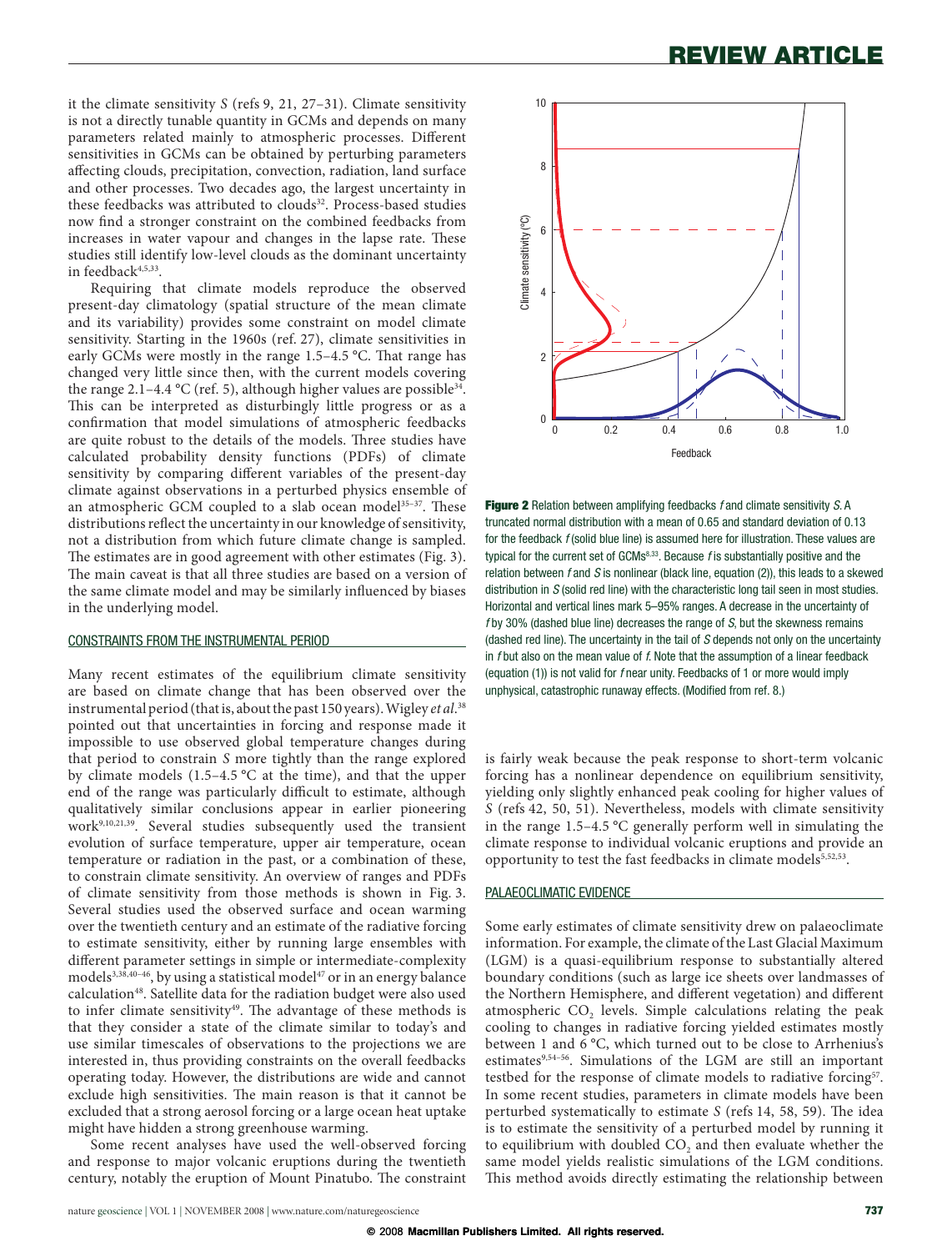

Figure 3 Distributions and ranges for climate sensitivity from different lines of evidence. a, The most likely values (circles), likely (bars, more than 66% probability) and very likely (lines, more than 90% probability) ranges are subjective estimates by the authors based on the available distributions and uncertainty estimates from individual studies, taking into account the model structure, observations and statistical methods used. Values are typically uncertain by 0.5 °C. Dashed lines indicate no robust constraint on an upper bound. Distributions are truncated in the range  $0-10\degree C$ ; most studies use uniform priors in climate sensitivity. Details are discussed in refs 18, 24, 75 and in the text. Single extreme estimates or outliers (some not credible) are marked with crosses. The IPCC<sup>24</sup> likely range and most likely value are indicated by the vertical grey bar and black line, respectively. **b**, A partly subjective classification of the different lines of evidence for some important criteria. The overall level of scientific understanding (LOSU) indicates the confidence, understanding and robustness of an uncertainty estimate towards assumptions, data and models. Expert elicitation<sup>90</sup> and combined constraints are difficult to assess; both should have a higher LOSU than single lines of evidence, but experts tend to be overconfident and the assumptions are often not clear.

upper bound Overall LOSU and confidence

Overall LOSU<br>and confidence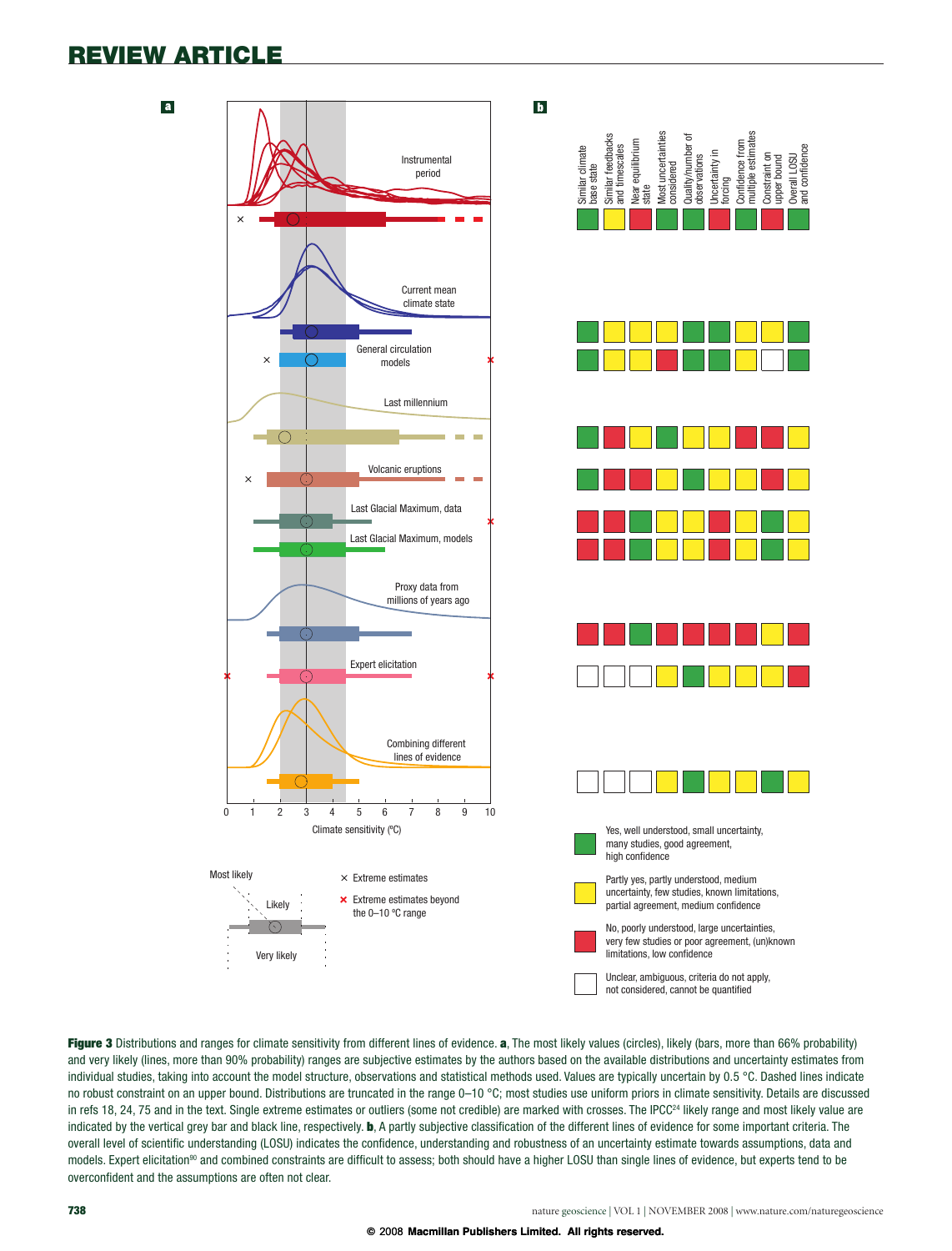forcing and response, and thus avoids the assumption that the feedback factor is invariant for this very different climatic state. Instead, the assumption is that the change in feedbacks with climate state is simulated well in a climate model. The resulting estimates of climate sensitivity are quite different for two such attempts<sup>58,59</sup>, illustrating the crucial importance of the assumptions in forcings (dust, vegetation or ice sheets) and of differences in the structure of the models used $60$ .

A few people have used palaeoclimate reconstructions from the past millennium to gain insight into climate sensitivity on the basis of a large sample of decadal climate variations that were influenced by natural forcing, and particularly volcanic eruptions<sup>61,62</sup>. Because of a weak signal and large uncertainties in reconstructions and forcing data (particularly solar and volcanic forcing), the long time horizon yielded a weak constraint on S (ref. 62) (see Fig. 3), arising mainly from low-frequency temperature variations associated with changes in the frequency and intensity of volcanism. Direct estimates of the equilibrium sensitivity from forcing between the Maunder Minimum period of low solar forcing and the present are also broadly consistent with other estimates<sup>63</sup>.

Some studies of other, more distant palaeoclimate periods<sup>64,65</sup> seem to be consistent with the estimates from the more recent past. For example, the relationship between temperature over the past 420 million years<sup>64</sup> supports sensitivities that are larger than 1.5 °C, but the upper tail is poorly constrained and uncertainties in the models that are used are significant and difficult to quantify.

There are few studies that yield estimates of  $S$  that deviate substantially from the consensus range, mostly towards very low values. These results can usually be attributed to erroneous forcing assumptions (for example hypothesized external processes such as cosmic rays driving climate<sup>66</sup>), neglect of internal climate variability<sup>67</sup>, overly simplified assumptions, neglected uncertainties, errors in the analysis or dataset, or a combination of these<sup>68-71</sup>. These results are typically inconsistent with comprehensive models. In some cases they were refuted by testing the method of estimation with a climate model with known sensitivity<sup>50,72-74</sup>.

Several studies and assessments have discussed the available estimates for climate sensitivity in greater detail<sup>4,5,17,18,23,24,75</sup>. In summary, most studies find a lower 5% limit between 1 and 2 °C (Fig. 3). The combined evidence indicates that the net feedbacks f to radiative forcing (equation  $(2)$ ) are significantly positive and emphasizes that the greenhouse warming problem will not be small. Figure 3 further shows that studies that use information in a relatively complete manner generally find a most likely value between 2 and 3.5 °C and that there is no credible line of evidence that yields very high or very low climate sensitivity as a best estimate. However, the figure also quite dramatically illustrates that the upper limit for S is uncertain and exceeds 6 °C or more in many studies. The reasons for this, and the caveats and limitations, are discussed below.

On the basis of the available evidence, the IPCC Fourth Assessment Report concluded that constraints from observed recent climate change<sup>18</sup> support the overall assessment that climate sensitivity is very likely (more than 90% probability) to be larger than 1.5 °C and likely (more than 66% probability) to be between 2 and 4.5 °C, with a most likely value of about 3 °C (ref. 24). More recent studies support these conclusions<sup>8,45,51,64</sup>, with the exception of estimates based on problematic assumptions discussed above<sup>67,69,71</sup>.

### A LACK OF PROGRESS?

The large uncertainty in climate sensitivity seems disturbing to many. Have we not made any progress? Or are scientists just anchored on a consensus range<sup>76</sup>? Indeed, observations have



Figure 4 The observed global warming provides only a weak constraint on climate sensitivity. A climate model of intermediate complexity<sup>3</sup>, forced with anthropogenic and natural radiative forcing, is used to simulate global temperature with a low climate sensitivity and a high total forcing over the twentieth century (2  $^{\circ}$ C, 2.5 W m<sup>-2</sup> in the year 2000; blue line) and with a high climate sensitivity and low total forcing (6 °C, 1.4 W m<sup>-2</sup>; red line). Both cases (selected for illustration from a large ensemble) agree similarly well with the observed warming (HadCRUT3v; black line) over the instrumental period (inset), but show very different long-term warming for SRES scenario A2 (ref. 101). For simplicity, ocean parameters are kept constant here.

not strongly constrained climate sensitivity so far. The latest generation of GCMs, despite clear progress in simulating past and present climate<sup>5,18,24,77</sup>, covers a range of S of 2.1–4.4 °C (ref. 5), which is very similar to earlier models and not much different from the canonical range of  $1.5-4.5$  °C first put forward in 1979 by Charney<sup>78</sup> and later adopted in several IPCC reports<sup>20,79</sup>.

The fact that high sensitivities are difficult to rule out was recognized more than two decades ago<sup>9,21,39,80</sup>. One reason is that the observed transient warming relates approximately linearly to S only for small values but becomes increasingly insensitive to S for shorter timescales and higher S, largely because ocean heat uptake prevents a linear response in S (equation  $(1))^{21-23,81}$ . In addition, the uncertainty in aerosol forcing prevents the conclusions that the total forcing  $\Delta F$  is strongly positive<sup>7</sup>; if  $\Delta F$  were close to zero, S would have to be large to explain the observed warming. This is illustrated in Fig. 4, showing that both a low sensitivity combined with a high forcing and a high sensitivity with a low forcing can reproduce the forced component of the observed warming<sup>3,40-45,48</sup>. A high sensitivity can also be compensated for by a high value of ocean heat uptake. Different combinations of forcing, sensitivity, ocean heat uptake and surface warming (all of which are uncertain) can therefore satisfy the global energy balance (equation (1)).

A further fundamental reason for the fat tail of S is that S is proportional to  $1/(1-f)$  (equation (2))<sup>8-10</sup>. This relation goes remarkably far in explaining the PDFs of S on the basis of the range of the feedback  $f$  estimated in  $GCMs<sup>33</sup>$ , if the uncertainty in  $f$  is assumed to be Gaussian. Reducing the uncertainty in  $f$  reduces the range of S, in particular the upper bound, but the skewness remains<sup>8</sup> (see Fig. 2). Recent work on constraining individual feedbacks<sup>4</sup> is promising and helps in isolating model uncertainties and deficiencies, but it has not yet narrowed the range of  $f$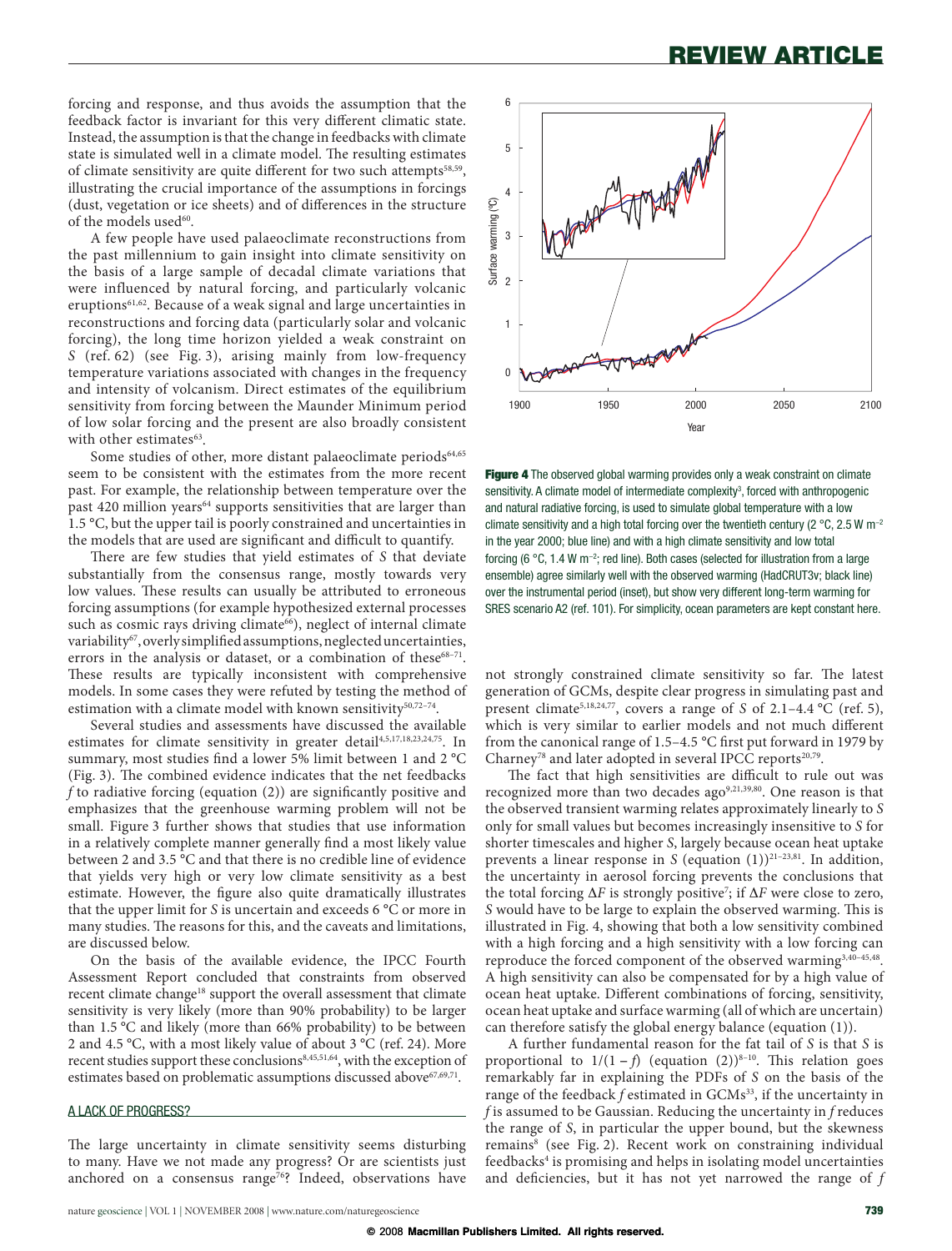

Figure 5 Relation between atmospheric equivalent  $CO<sub>2</sub>$  concentration chosen for stabilization and key impacts associated with equilibrium global temperature increase. According to the concept of climate sensitivity, equilibrium temperature change depends only on climate sensitivity  $S$  and on the logarithm of  $CO<sub>2</sub>$ . The most likely warming is indicated for  $S = 3$  °C (black solid), the likely range (dark grey) is for  $S = 2-4.5$  °C (ref. 24) (see Fig. 3). The 2 °C warming above the pre-industrial temperature, often assumed to be an approximate threshold for dangerous interference with the climate system, is indicated by the black vertical dashed line for illustration. Stabilization at 450 p.p.m. by volume (p.p.m.v.) equivalent CO<sub>2</sub> concentration (horizontal dashed line) has a probability of less than 50% of meeting the 2 °C target, whereas 400 p.p.m. would probably meet it<sup>22</sup>. Selected key impacts (some delayed) for several sectors and different temperatures are indicated in the top part of the figure, based on the recent IPCC report (Fig. SPM.2 in ref. 100). For high CO<sub>2</sub> levels, limitations in the climate sensitivity concept introduce further uncertainties in the  $CO<sub>2</sub>$ -temperature relationship not considered here (see the text).

substantially. In the example of Fig. 2, reducing the 95th centile of S from about 8.5 °C to 6 °C requires a decrease in the total feedback uncertainty of about 30%.

Although uncertainties remain large, it would be presumptuous to say that science has made no progress, given the improvements in our ability to understand and simulate past climate variability and change<sup>18</sup> as well as in our understanding of key feedbacks<sup>4,5</sup>. Support for the current consensus range on S now comes from many different lines of evidence, the ranges of which are consistent within the uncertainties, relatively robust towards methodological assumptions (except for the assumed prior distributions; see below) and similar for different types and generations of models. The processes contributing to the uncertainty are now better understood.

### LIMITATIONS AND WAYS FORWARD

There are known limitations to the concept of forcing and feedback that are important to keep in mind. The concept of radiative forcing is of rather limited use for forcings with strongly varying vertical or spatial distributions<sup>7,19</sup>. In addition, the equilibrium response depends on the type of forcing<sup>15,82,83</sup>. As mentioned above, climate

sensitivity may also be time-dependent or state-dependent<sup>12,14,16,84</sup>; for example, in a much warmer world with little snow and ice, the surface albedo feedback would be different from today's. Some models indicate that sensitivity depends on the magnitude of the forcing or warming<sup>84,85</sup>. These effects are poorly understood and are mostly ignored in simpler models that prescribe climate sensitivity. They are likely to be particularly important when estimating climate sensitivity directly from climate states very different from today's (for example palaeoclimate), for forcings other than  $CO<sub>2</sub>$ , and in simple models in which climate sensitivity is a prescribed fixed number and all radiative forcings are treated equally as a change in the flux at the top of the atmosphere. Structural problems in the models, for example in the representation of cloud feedback processes or the physics of ocean mixing<sup>5</sup>, in particular in cases in which all models make similar simplifications, will also affect results for climate sensitivity and are very difficult to quantify.

The classical 'Charney' sensitivity that results from doubling CO<sub>2</sub> in an atmospheric GCM coupled to a slab ocean model includes the feedbacks that occur on a timescale similar to that of the surface warming (namely mainly water vapour, lapse rate, clouds and albedo feedbacks). There is an unclear separation between forcing and fast feedbacks (for example clouds changing as a result of CO<sub>2</sub>-induced heating rates rather than the slower surface warming<sup>86,87</sup>). Additionally, slow feedbacks with their own intrinsic timescale, for example changes in vegetation or the retreat of ice sheets and their effect on the ocean circulation, could increase or decrease sensitivity on long timescales<sup>88,89</sup> but are kept fixed in models (see Fig. 1). Currently, the climate sensitivity parameter (the response to  $1 \text{ W m}^{-2}$  of any forcing) times the forcing at the time of CO<sub>2</sub> doubling, the equilibrium climate sensitivity for CO<sub>2</sub> doubling in a fully coupled model, the 'Charney' sensitivity of a slab model and the effective climate sensitivity determined from a transient imbalance are all mostly assumed to be the same number and are all termed 'climate sensitivity'. Because few coupled models have been run to equilibrium and the validity of these concepts for high forcings is not well established, care should be taken in extrapolating observationally constrained effective sensitivities or slab model sensitivities to long-term projections for CO<sub>2</sub> levels beyond doubling, because feedbacks should be quite different in a substantially warmer climate.

Despite these limitations, S is a quantity that is useful in estimating the level of CO<sub>2</sub> concentrations consistent with an equilibrium temperature change below some 'dangerous' threshold, as shown in Fig. 5, although the lack of a clear upper limit on S makes it difficult to estimate a safe CO<sub>2</sub> stabilization level for a given temperature target. What are the options for learning more about climate sensitivity? Before discussing this, a methodological point affecting estimates of S needs to be mentioned: results from methods estimating a PDF of climate sensitivity depend strongly on their assumptions of a prior distribution from which climate models with different S are sampled<sup>42</sup>. Studies that start with climate sensitivity being equally distributed in some interval (for example  $1-10$  °C) yield PDFs of S with longer tails than those that sample models that are uniformly distributed in feedbacks (that is, the inverse of  $S$  (refs 35, 49)). Truly uninformative prior assumptions do not exist, because the sampling of a model space is ambiguous (that is, there is no single metric of distance between two models). Subjective choices are part of Bayesian methods, but because the data constraint is weak here, the implications are profound. An alternative prior distribution that has been used occasionally is an estimate of the PDF of S based on expert opinion<sup>43,44,90</sup> (Fig. 3). However, experts almost invariably know about climate change in different periods (for example the observed warming, or the temperature at the LGM), which introduces concern about the independence of prior and posterior information.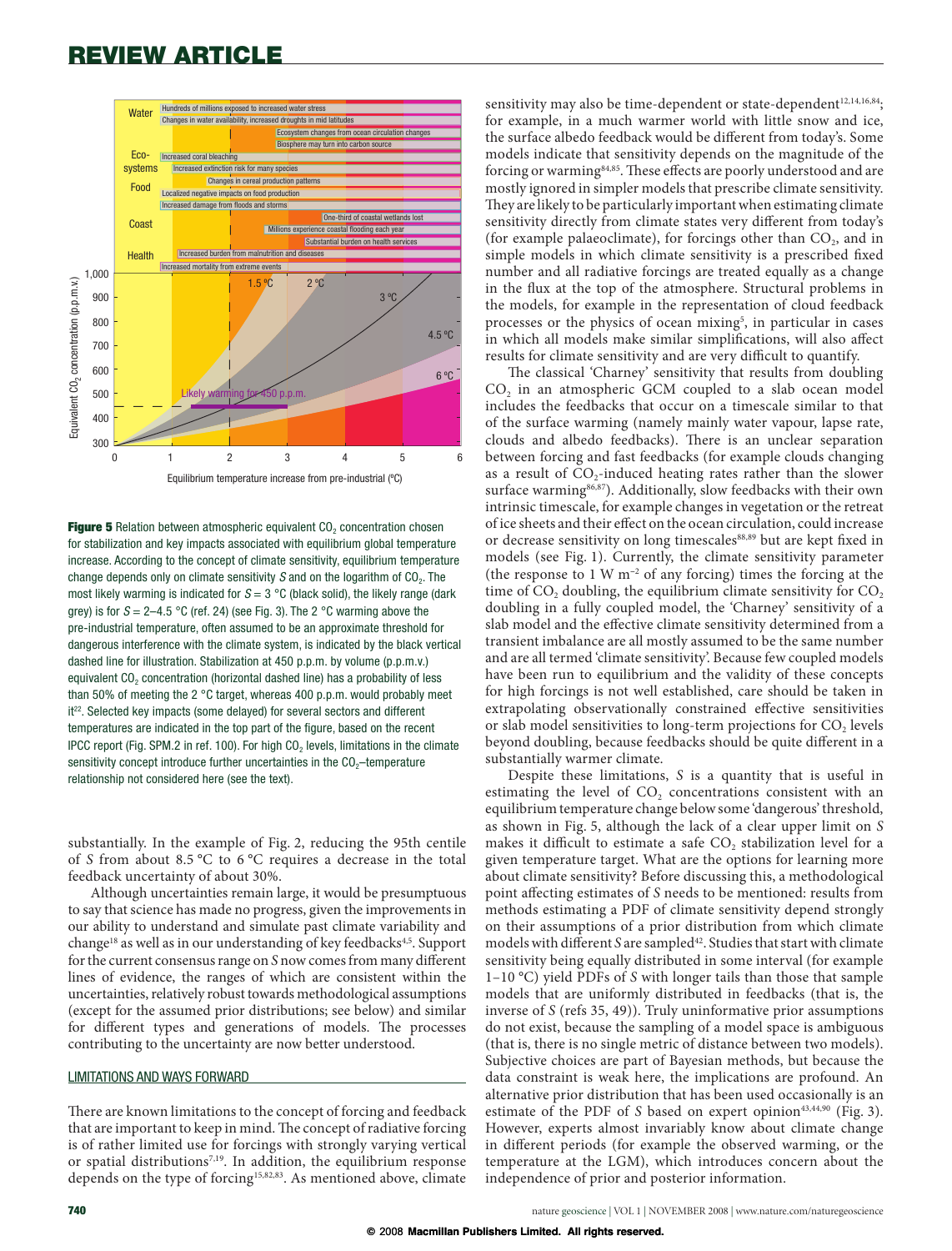Another option that makes use of this Bayesian framework is to combine some of the individually derived distributions to yield a better constraint<sup>62,91</sup>. Combining pieces of information about S that are independent of each other and arise from different time periods or climatic states should provide a tighter distribution. The similarity of the PDFs arising from various lines of evidence shown in Fig. 3 substantially increases confidence in an overall estimate. However, the difficulty in formally combining lines of evidence lies in the fact that every single line of evidence needs to be entirely independent of the others, unless dependence is explicitly taken into account. Additionally, if several climate properties are estimated simultaneously that are not independent, such as S and ocean heat uptake, then combining evidence requires combining joint probabilities rather than multiplying marginal posterior PDFs<sup>62</sup>. Neglected uncertainties will become increasingly important as combining multiple lines of evidence reduces other uncertainties, and the assumption that the climate models simulate changes in feedbacks correctly between the different climate states may be too strong, particularly for simpler models. All of this may lead to unduly confident assessments, which is a reason that results combining multiple lines of evidence are still treated with caution. Figure 3b is a partly subjective evaluation of the different lines of evidence for several criteria that need to be considered when combining lines of evidence in an assessment. The prospect for the success of these combined constraints may be better than that of arriving at a tight constraint from a single line of observations. Additionally, rather than evaluating models by using what is readily observed (but may be weakly related to climate sensitivity)<sup>34</sup>, ensembles of models could help to identify which observables are related to climate sensitivity and could thus provide a better constraint 36,92 . Future observations of continued warming of atmosphere and ocean, along with better estimates of radiative forcing, will eventually provide tighter estimates. New data may open additional opportunities for evaluating climate models. Finally, for the particular purpose of understanding climate sensitivity and characterizing uncertainty, large ensembles of models with different parameter settings<sup>34</sup> probably provide more insight than a small set of very complex models.

### POLICY IMPLICATIONS

Whether the uncertainty in climate sensitivity matters depends strongly on the perspective. There is no consensus on whether the goal of the United Nations Framework Convention on Climate Change of 'stabilization of greenhouse gas concentrations in the atmosphere at a level that would prevent dangerous anthropogenic interference with the climate' is a useful target to inform policy. But if certain levels of warming are to be prevented even in the long run (for example to prevent the Greenland ice sheet from melting), then climate sensitivity, particularly the upper bound<sup>93</sup>, is critical. For example, if the damage function is assumed to increase exponentially with temperature and the tail of climate sensitivity is fat (that is, the damage with temperature increases faster than the probability of such an event), then the expected damage could be infinite, entirely dominated by the tiny probability of a disastrous event<sup>94</sup>. In contrast, if a cost–benefit framework with sufficiently large discounting is adopted, climate change beyond a century is essentially irrelevant; if the exponential discounting dominates the increasing damage, then climate sensitivity is unimportant simply because the discounted damage is insensitive to the stabilization level. Thus, the policy relevance of climate sensitivity for mitigation depends on an assumed economic framework, discount rate and the timescale of interest.





**Figure 6** Allowed emissions for a stabilization of atmospheric  $CO<sub>2</sub>$  at 450 p.p.m. as shown in Fig. 5. Emission reductions needed for stabilization at 450 p.p.m. (red) must be much larger than in any of the illustrative SRES scenarios (blue lines). The best guess (red line) is based on a climate sensitivity of 3.2 °C and standard carbon cycle settings in a climate model of intermediate complexity<sup>99</sup>. Uncertainties in emission reduction (red band) are quantified by combining a low climate sensitivity (1.5 °C) with a fast carbon cycle and a high climate sensitivity (4.5 °C) with a slow carbon cycle. The emission pathway over the next few decades for stabilization at low levels is not strongly affected by the uncertainty in climate sensitivity. Accounting for non-CO<sub>2</sub> forcings requires even lower emissions than shown here to reach the same equivalent radiative forcing target. (Modified from ref. 99.)

constrained than equilibrium changes, because they are linearly related to observations and show much less skewed distributions81,95-98. The prospects for well-constrained projections on the timescales of a few decades are thus brighter<sup>1</sup>, and these may be more useful for decision makers in the short term. Furthermore, for a stabilization at, for example,  $450$  p.p.m.  $CO$ , equivalent forcing, which is a level that would avoid a long-term warming of 2 °C above pre-industrial temperatures with a probability of rather less than 50% (Fig. 5), the necessary emission reductions are large and not strongly affected by the uncertainty in S. The uncertainties in such an emission pathway are shown in Fig. 6, considering only  $CO<sub>2</sub>$ . Taking non- $CO<sub>2</sub>$  forcings into account requires even lower emissions.

Long-term stabilization targets depend on climate sensitivity and on carbon-cycle-climate feedbacks<sup>99</sup>. The uncertainty in both of these, if the past is indicative of the future, may not decrease quickly. However, the tight constraint on the lower limit of sensitivity indicates a need for strong and immediate mitigation efforts if the world decides that large climate change should be avoided (Figs 5 and 6). The uncertainty in short-term targets is quite small, and as scientists continue to narrow the estimates of the climate sensitivity, and as the feasibility of emission reductions is explored, long-term emission targets can be adjusted on the basis of future insight.

### doi:10.1038/ngeo337

Published online: 26 October 2008.

#### References

- 1. Cox, P. & Stephenson, D. Climate change—A changing climate for prediction. Science **317,** 207–208 (2007).
- 2. Wigley, T. M. L. & Raper, S. C. B. Interpretation of high projections for global-mean warming. Science **293,** 451–454 (2001).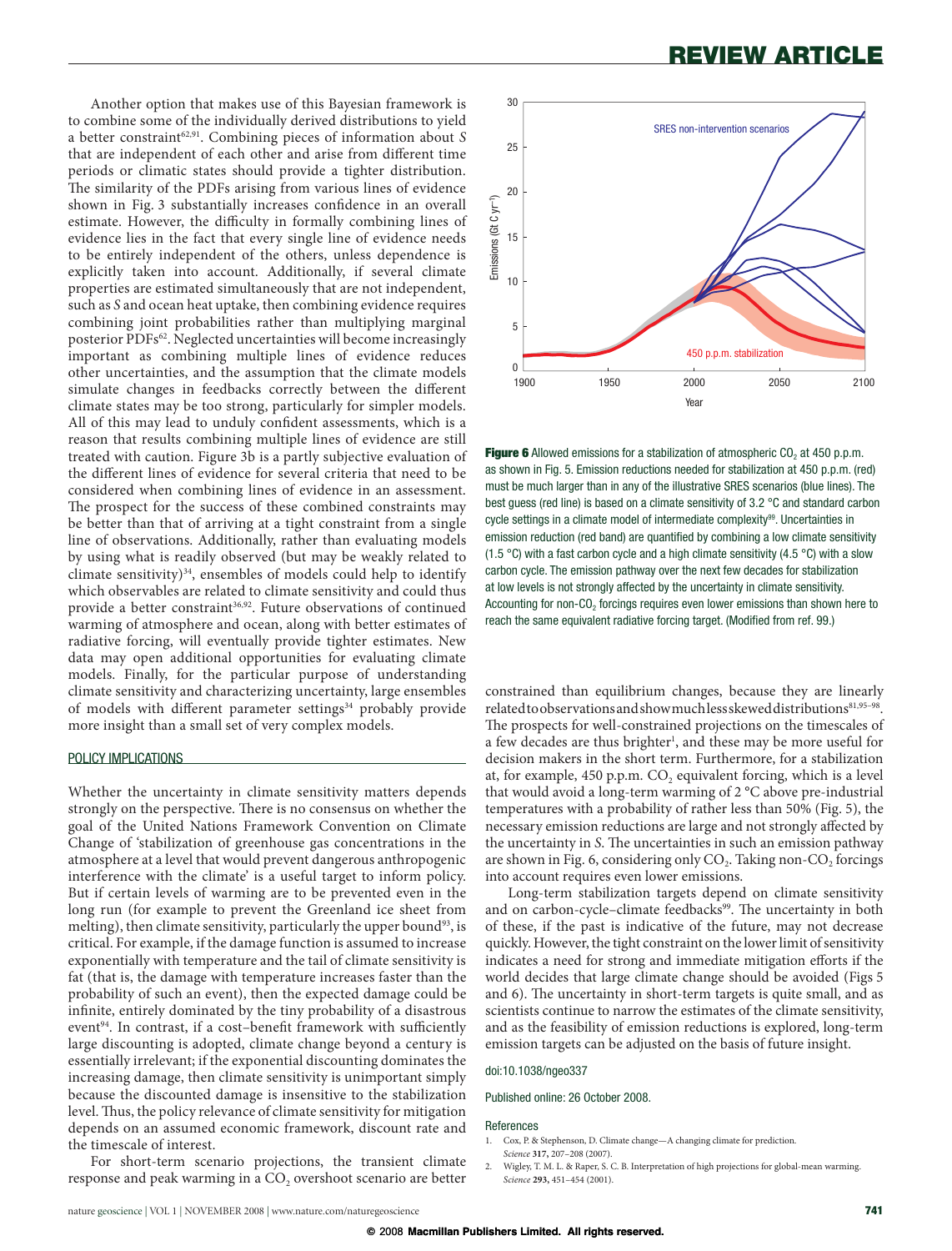- 3. Knutti, R., Stocker, T. F., Joos, F. & Plattner, G.-K. Constraints on radiative forcing and future climate change from observations and climate model ensembles. Nature **416,** 719–723 (2002).
- Bony, S. et al. How well do we understand and evaluate climate change feedback processes? J. Clim. **19,** 3445–3482 (2006).
- 5. Randall, D. A. et al. in Climate Change 2007: The Physical Science Basis. Contribution of Working Group I to the Fourth Assessment Report of the Intergovernmental Panel on Climate Change (ed. Solomon, S. et al.) 589–662 (Cambridge Univ. Press, 2007).
- Domingues, C. M. et al. Improved estimates of upper-ocean warming and multi-decadal sea-level rise. Nature **453,** 1090-U1096 (2008).
- Forster, P. et al. in Climate Change 2007: The Physical Science Basis. Contribution of Working Group I to the Fourth Assessment Report of the Intergovernmental Panel on Climate Change (ed. Solomon, S. et al.) 129–234 (Cambridge Univ. Press, 2007).
- 8. Roe, G. H. & Baker, M. B. Why is climate sensitivity so unpredictable?
- Science **318,** 629–632 (2007). Hansen, J. et al. in Climate Processes and Climate Sensitivity (ed. Hansen, J. & Takahashi, T.)
- Vol. 29 (American Geophysical Union, 1984). 10. Schlesinger, M. Equilibrium and transient climatic warming induced by increased atmospheric
- CO2. Clim. Dyn. **1,** 35–51 (1986). 11. Meehl, G. A. et al. Combinations of natural and anthropogenic forcings in
- twentieth-century climate. J. Clim. **17,** 3721–3727 (2004). 12. Senior, C. A. & Mitchell, J. F. B. The time-dependence of climate sensitivity. Geophys. Res. Lett.
- **27,** 2685–2688 (2000). 13. Boer, G. J. & Yu, B. Climate sensitivity and climate state. Clim. Dyn. **21,** 167–176 (2003).
- 14. Hargreaves, J. C., Abe-Ouchi, A. & Annan, J. D. Linking glacial and future climates through an ensemble of GCM simulations. Clim. Past **3,** 77–87 (2007).
- 15. Hansen, J. et al. Efficacy of climate forcings. J. Geophys. Res. 110, D18104 (2005).
- Tett, S. F. B. et al. The impact of natural and anthropogenic forcings on climate and hydrology since 1550. Clim. Dyn. **28,** 3–34 (2007).
- 17. Andronova, N., Schlesinger, M. E., Dessai, S., Hulme, M. & Li, B. in Human-induced Climate Change: An Interdisciplinary Assessment (ed. Schlesinger, M. E. et al.) 5–17 (Cambridge Univ. Press, 2007).
- 18. Hegerl, G. C. et al. in Climate Change 2007: The Physical Science Basis. Contribution of Working Group I to the Fourth Assessment Report of the Intergovernmental Panel on Climate Change (ed. Solomon, S. et al.) 663–745 (Cambridge Univ. Press, 2007).
- National Research Council. Radiative Forcing of Climate Change: Expanding the Concept and Addressing Uncertainties (National Academies Press, 2005).
- 20. IPCC (ed.) Climate Change 2001: The Scientific Basis. Contribution of Working Group I to the Third Assessment Report of the Intergovernmental Panel on Climate Change (Cambridge Univ. Press, 2001).
- 21. Wigley, T. M. L. & Schlesinger, M. E. Analytical solution for the effect of increasing CO<sub>2</sub> on global mean temperature. Nature **315,** 649–652 (1985).
- 22. Knutti, R., Joos, F., Müller, S. A., Plattner, G.-K. & Stocker, T. F. Probabilistic climate change projections for  $CO_2$  stabilization profiles. Geophys. Res. Lett. **32,** L20707 (2005).
- 23. Allen, M. R. et al. in Avoiding Dangerous Climate Change (ed. Schellnhuber, H. J. et al.) 281–289 (Cambridge Univ. Press, 2006).
- 24. Meehl, G. A. et al. in Climate Change 2007: The Physical Science Basis. Contribution of Working Group I to the Fourth Assessment Report of the Intergovernmental Panel on Climate Change (ed. Solomon, S. et al.) 747–845 (Cambridge Univ. Press, 2007).
- 25. Arrhenius, S. On the influence of carbonic acid in the air upon the temperature of the ground. Phil. Mag. **41,** 237–276 (1896).
- 26. Callendar, G. S. The artificial production of carbon dioxide and its influence on temperature Q. J. R. Meteorol. Soc. **64,** 223–240 (1938).
- 27. Manabe, S. & Wetherald, R. T. Thermal equilibrium of the atmosphere with a given distribution of relative humidity. J. Atmos. Sci. **50,** 241–259 (1967).
- 28. Hansen, J. et al. Climate response-times—Dependence on climate sensitivity and ocean mixing. Science **229,** 857–859 (1985).
- 29. Budyko, M. I. The effect of solar radiation variations on the climate of the Earth. Tellus **21,** 611–619 (1969).
- 30. Sellers, W. D. A global climatic model based on the energy balance of the Earth–atmosphere system. J. Appl. Meteorol. **8,** 392–400 (1969).
- 31. North, G. R., Cahalan, R. F. & Coakley, J. A. Energy balance climate models. Rev. Geophys. Space Phys. **19,** 91–121 (1981).
- 32. Cess, R. D. et al. Interpretation of cloud–climate feedback as produced by 14 atmospheric general-circulation models. Science **245,** 513–516 (1989).
- 33. Soden, B. J. & Held, I. M. An assessment of climate feedbacks in coupled ocean–atmosphere models. J. Clim. **19,** 3354–3360 (2006).
- 34. Stainforth, D. A. et al. Uncertainty in predictions of the climate response to rising levels of greenhouse gases. Nature **433,** 403–406 (2005).
- 35. Murphy, J. M. et al. Quantification of modelling uncertainties in a large ensemble of climate change simulations. Nature **429,** 768–772 (2004).
- 36. Knutti, R., Meehl, G. A., Allen, M. R. & Stainforth, D. A. Constraining climate sensitivity from the seasonal cycle in surface temperature. J. Clim. **19,** 4224–4233 (2006).
- 37. Piani, C., Frame, D. J., Stainforth, D. A. & Allen, M. R. Constraints on climate change from a multi thousand member ensemble of simulations. Geophys. Res. Lett. **32,** L23825 (2005).
- 38. Wigley, T. M. L., Jones, P. D. & Raper, S. C. B. The observed global warming record: What does it tell us? Proc. Natl Acad. Sci. USA **94,** 8314–8320 (1997).
- 39. Siegenthaler, U. & Oeschger, H. Transient temperature changes due to increasing  $CO<sub>2</sub>$  using simple models. Ann. Glaciol. **5,** 153–159 (1984).
- Knutti, R., Stocker, T. F., Joos, F. & Plattner, G.-K. Probabilistic climate change projections using neural networks. Clim. Dyn. **21,** 257–272 (2003).
- 41. Andronova, N. G. & Schlesinger, M. E. Objective estimation of the probability density function for climate sensitivity. J. Geophys. Res. **106,** 22605–22612 (2001).
- 42. Frame, D. J. et al. Constraining climate forecasts: The role of prior assumptions. Geophys. Res. Lett. **32,** L09702 (2005).
- 43. Forest, C. E., Stone, P. H. & Sokolov, A. P. Estimated PDFs of climate system properties including natural and anthropogenic forcings. Geophys. Res. Lett. **33,** L01705 (2006).
- 44. Forest, C. E., Stone, P. H., Sokolov, A. P., Allen, M. R. & Webster, M. D. Quantifying uncertainties in climate system properties with the use of recent climate observations. Science **295,** 113–117 (2002).
- 45. Tomassini, L., Reichert, P., Knutti, R., Stocker, T. F. & Borsuk, M. E. Robust Bayesian uncertainty analysis of climate system properties using Markov chain Monte Carlo methods. J. Clim. **20,** 1239–1254 (2007).
- 46. Harvey, L. D. D. & Kaufmann, R. K. Simultaneously constraining climate sensitivity and aerosol radiative forcing. J. Clim. **15,** 2837–2861 (2002).
- 47. Tol, R. S. J. & De Vos, A. F. A Bayesian statistical analysis of the enhanced greenhouse effect. Clim. Change **38,** 87–112 (1998).
- 48. Gregory, J. M., Stouffer, R. J., Raper, S. C. B., Stott, P. A. & Rayner, N. A. An observationally based estimate of the climate sensitivity. J. Clim. **15,** 3117–3121 (2002).
- 49. Forster, P. M. D. & Gregory, J. M. The climate sensitivity and its components diagnosed from Earth radiation budget data. J. Clim. **19,** 39–52 (2006).
- 50. Wigley, T. M. L., Ammann, C. M., Santer, B. D. & Raper, S. C. B. E"ect of climate sensitivity on the response to volcanic forcing. J. Geophys. Res. **110,** D09107 (2005).
- 51. Boer, G. J., Stowasser, M. & Hamilton, K. Inferring climate sensitivity from volcanic events. Clim. Dyn. **28,** 481–502 (2007).
- 52. Yokohata, T. et al. Climate response to volcanic forcing: Validation of climate sensitivity of a coupled atmosphere–ocean general circulation model. Geophys. Res. Lett. **32,** L21710 (2005).
- 53. Soden, B. J., Wetherald, R. T., Stenchikov, G. L. & Robock, A. Global cooling after the eruption of Mount Pinatubo: A test of climate feedback by water vapor. Science **296,** 727–730 (2002).
- 54. Lorius, C., Jouzel, J., Raynaud, D., Hansen, J. & LeTreut, H. The ice-core record—climate sensitivity and future greenhouse warming. Nature **347,** 139–145 (1990).
- 55. Hoffert, M. I. & Covey, C. Deriving global climate sensitivity from palaeoclimate reconstructions. Nature **360,** 573–576 (1992).
- 56. Covey, C., Sloan, L. C. & Hoffert, M. I. Paleoclimate data constraints on climate sensitivity: The paleocalibration method. Clim. Change **32,** 165–184 (1996).
- 57. Masson-Delmotte, V. et al. Past and future polar amplification of climate change: climate model intercomparisons and ice-core constraints. Clim. Dyn. **26,** 513–529 (2006).
- 58. Annan, J. D., Hargreaves, J. C., Ohgaito, R., Abe-Ouchi, A. & Emori, S. Efficiently constraining climate sensitivity with ensembles of paleoclimate simulations. SOLA **1,** 181–184 (2005).
- 59. Schneider von Deimling, T., Held, H., Ganopolski, A. & Rahmstorf, S. Climate sensitivity estimated from ensemble simulations of glacial climate. Clim. Dyn. **27,** 149–163 (2006).
- 60. Crucifix, M. Does the Last Glacial Maximum constrain climate sensitivity? Geophys. Res. Lett. **33,** L18701, doi:10.11029/12006GL027137 (2006).
- 61. Andronova, N. G., Schlesinger, M. E. & Mann, M. E. Are reconstructed pre-instrumental hemispheric temperatures consistent with instrumental hemispheric temperatures? Geophys. Res. Lett. **31,** L12202, doi:10.11029/12004GL019658 (2004).
- 62. Hegerl, G. C., Crowley, T. J., Hyde, W. T. & Frame, D. J. Climate sensitivity constrained by temperature reconstructions over the past seven centuries. Nature **440,** 1029–1032 (2006).
- 63. Rind, D. et al. The relative importance of solar and anthropogenic forcing of climate change between the Maunder Minimum and the present. J. Clim. **17,** 906–929 (2004).
- 64. Royer, D. L., Berner, R. A. & Park, J. Climate sensitivity constrained by CO<sub>2</sub> concentrations over the past 420 million years. Nature **446,** 530–532 (2007).
- 65. Barron, E. J., Fawcett, P. J., Peterson, W. H., Pollard, D. & Thompson, S. L. A Simulation of Midcretaceous climate. Paleoceanography **10,** 953–962 (1995).
- 66. Shaviv, N. J. On climate response to changes in the cosmic ray flux and radiative budget J. Geophys. Res. **110,** A08105, doi:10.01029/02004JA010866 (2005).
- 67. Chylek, P. et al. Limits on climate sensitivity derived from recent satellite and surface observations J. Geophys. Res. **112,** D24S04, doi:10.1029/2007JD008740 (2007).
- 68. Lindzen, R. S. & Giannitsis, C. Reconciling observations of global temperature change. Geophys. Res. Lett. **29,** 1583, doi:10.1029/2001GL014074 (2002).
- 69. Schwartz, S. E. Heat capacity, time constant, and sensitivity of Earth's climate system. J. Geophys. Res. **112,** D24S05, doi:10.1029/2007JD008746 (2007).
- 70. Douglass, D. H. & Knox, R. S. Climate forcing by the volcanic eruption of Mount Pinatubo. Geophys. Res. Lett. **32,** L05710, doi:10.01029/02004GL022119 (2005).
- 71. Chylek, P. & Lohmann, U. Aerosol radiative forcing and climate sensitivity deduced from the last glacial maximum to Holocene transition. Geophys. Res. Lett. **35,** L04804, doi:10.01029/02007GL032759 (2008).
- 72. Wigley, T. M. L., Ammann, C. M., Santer, B. D. & Taylor, K. E. Comment on 'Climate forcing by the volcanic eruption of Mount Pinatubo' by David H. Douglass and Robert S. Knox. Geophys. Res. Lett. **32,** L20709, doi:10.1029/2005GL023312 (2005).
- 73. Knutti, R., Krähenmann, S., Frame, D. J. & Allen, M. R. Comment on 'Heat capacity, time constant and sensitivity of Earth's climate system' by S. E. Schwartz. J. Geophys. Res. **113,** D15103, doi:10.11029/12007JD009473 (2008).
- 74. Foster, G., Annan, J. D., Schmidt, G. A. & Mann, M. E. Comment on 'Heat capacity, time constant, and sensitivity of Earth's climate system' by S. E. Schwartz. J. Geophys. Res. **113,** D15102, doi:10.11029/12007JD009373 (2008).
- 75. Edwards, T. L., Crucifix, M. & Harrison, S. P. Using the past to constrain the future: How the paleorecord can improve estimates of global warming. Prog. Phys. Geogr. **31,** 481–500 (2007).
- 76. Van der Sluijs, J., Van Eijndhoven, J., Shackley, S. & Wynne, B. Anchoring devices in science and policy: The case of consensus around climate sensitivity. Social Stud. Sci. 28, 291-323 (1998). 77. Reichler, T. & Kim, J. How well do coupled models simulate today's climate? Bull. Am. Meteorol.
- Soc. **89,** 303–311 (2008). 78. Charney, J. G. Carbon Dioxide and Climate: A Scientific Assessment (National Academy of Science, 1979).
- 79. IPCC (ed.) Climate Change 1995: The Science of Climate Change. Contribution of Working Group I to the Second Assessment Report of the Intergovernmental Panel on Climate Change (Cambridge Univ. Press, 1996).
- 80. Wigley, T. M. L. & Raper, S. C. B. Natural variability of the climate system and detection of the greenhouse effect. Nature 344, 324-327 (1990).